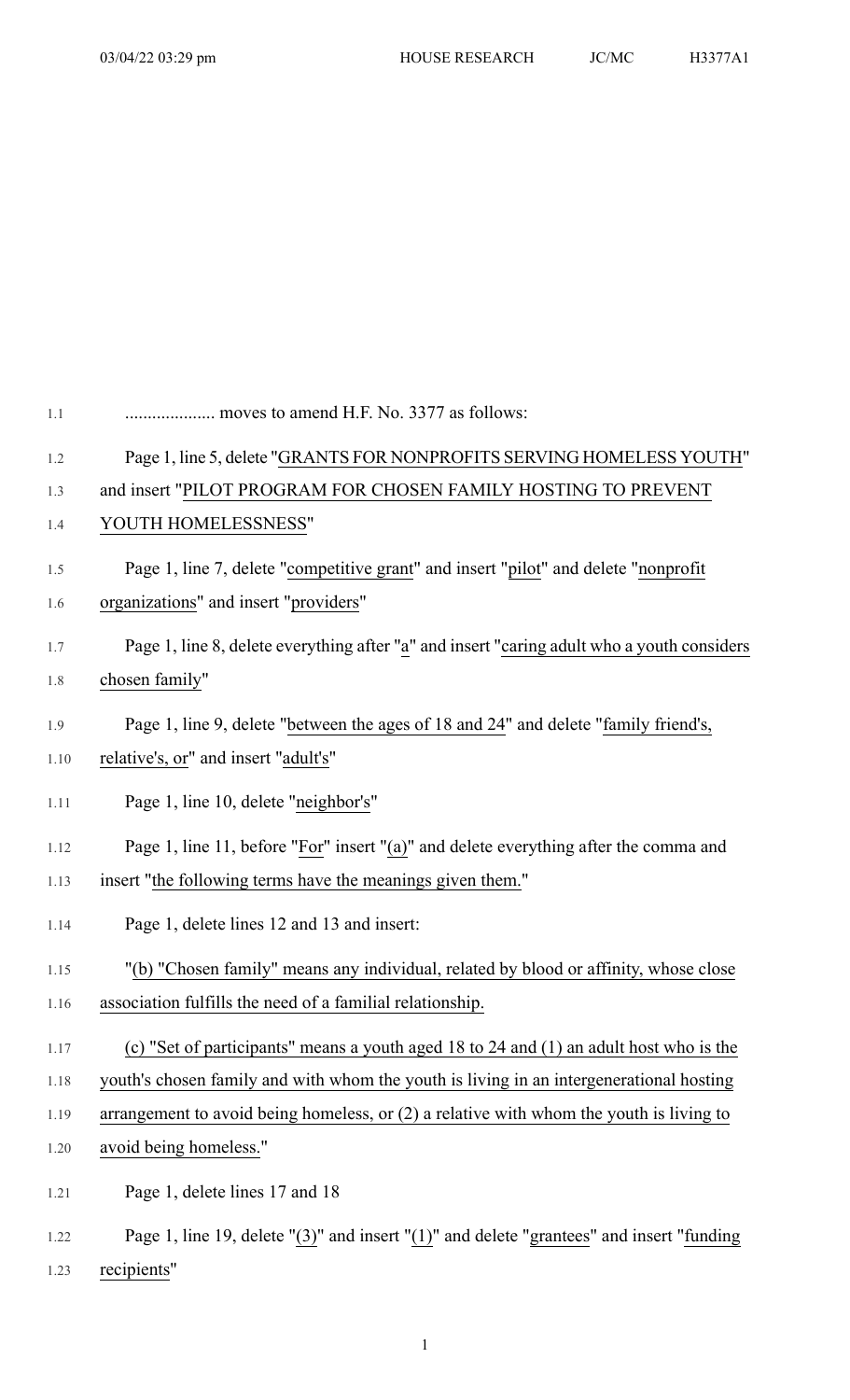| 2.1  | Page 1, after line 19, insert:                                                                  |
|------|-------------------------------------------------------------------------------------------------|
| 2.2  | "(2) facilitate a monthly learning cohort for funding recipients;"                              |
| 2.3  | Page 1, line 20, delete "(4)" and insert "(3)" and delete "select an evaluator to annually"     |
| 2.4  | Page 1, line 21, delete "grant" and insert "pilot"                                              |
| 2.5  | Page 2, line 1, delete " $(5)$ " and insert " $(4)$ " and delete "an" and after "annual" insert |
| 2.6  | "updates and a final" and delete "based on the evaluator's findings"                            |
| 2.7  | Page 2, line 2, delete "grants" and insert "funds" and delete "technical assistance provider"   |
| 2.8  | and insert "commissioner"                                                                       |
| 2.9  | Page 2, line 3, delete "grantees" and insert "funding recipients"                               |
| 2.10 | Page 2, line 4, delete "at least one set" and insert "sets" and after "participants" insert ",  |
| 2.11 | with a case manager caseload consistent with existing norms for homeless youth"                 |
| 2.12 | Page 2, line 8, delete "and"                                                                    |
| 2.13 | Page 2, line 9, delete the period and insert a semicolon                                        |
| 2.14 | Page 2, after line 9, insert:                                                                   |
| 2.15 | "(5) if the adult host is a renter, help facilitate ongoing communication between the           |
| 2.16 | property owner and adult host;                                                                  |
| 2.17 | (6) offer strategies to address barriers faced by adult hosts who are renters;                  |
| 2.18 | (7) assist the youth in identifying and strengthening their circle of support, giving focused   |
| 2.19 | attention to adults who can serve as permanent connections and provide ongoing support          |
| 2.20 | throughout the youth's life; and                                                                |
| 2.21 | (8) actively participate in monthly cohort meetings."                                           |
| 2.22 | Page 2, line 11, delete "aid in selecting grantees" and insert "provide assistance to funding   |
| 2.23 | recipients"                                                                                     |
| 2.24 | Page 2, line 13, after "homelessness" insert "from a holistic perspective that addresses        |
| 2.25 | the four core outcomes developed by the United States Interagency Council on Homelessness       |
| 2.26 | to prevent and end youth homelessness"                                                          |
| 2.27 | Page 2, line 14, delete everything after "education" and insert "and have previous              |
| 2.28 | experience providing technical assistance on supporting chosen family hosting arrangements      |
| 2.29 | to organizations that serve homeless youth;"                                                    |
| 2.30 | Page 2, delete line 15                                                                          |